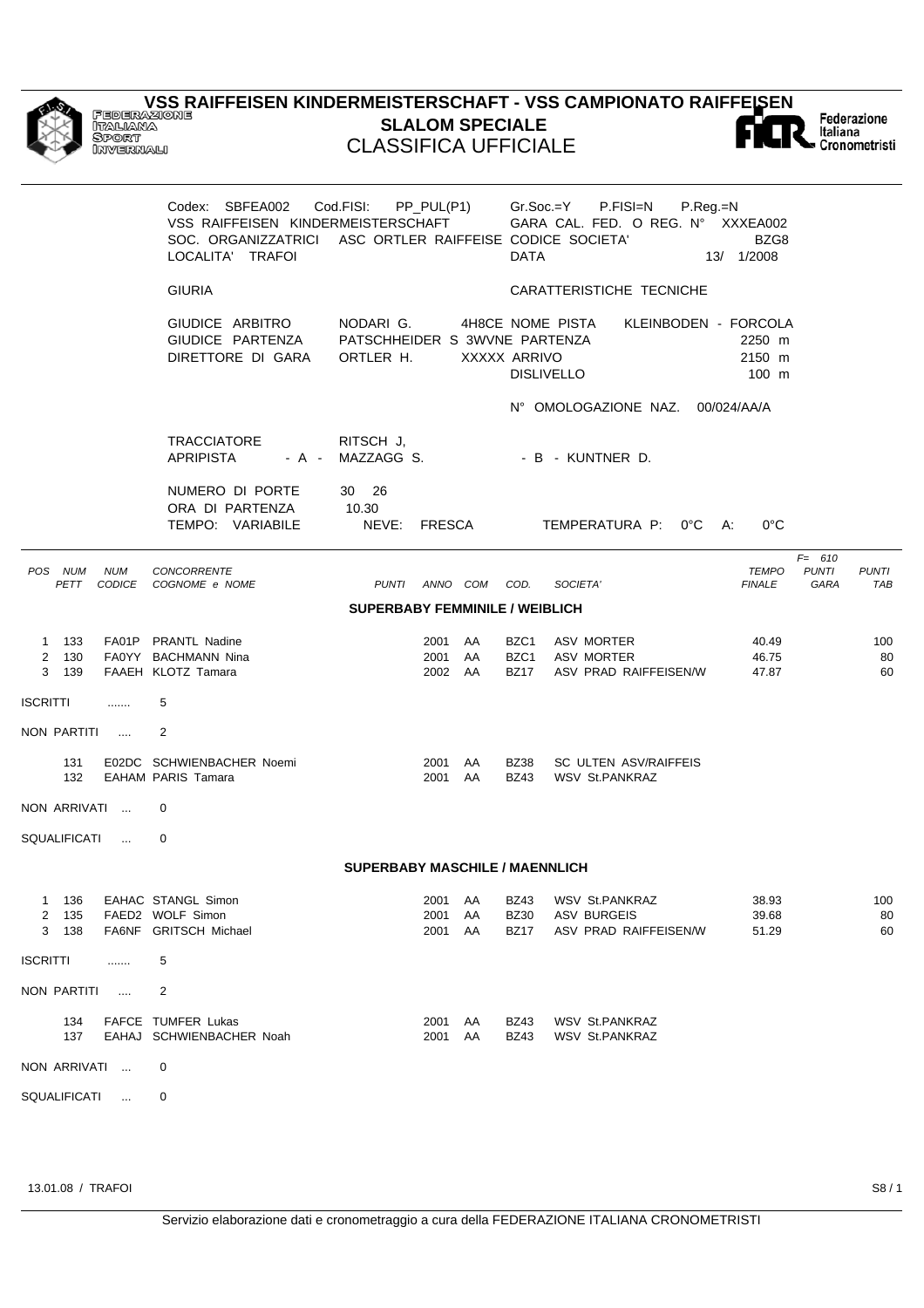|                 |                     |               |                               |              |          |                         |                  |                              |               | $F = 610$    |              |
|-----------------|---------------------|---------------|-------------------------------|--------------|----------|-------------------------|------------------|------------------------------|---------------|--------------|--------------|
|                 | POS NUM             | <b>NUM</b>    | CONCORRENTE                   |              |          |                         |                  |                              | <b>TEMPO</b>  | <b>PUNTI</b> | <b>PUNTI</b> |
|                 | <b>PETT</b>         | <b>CODICE</b> | COGNOME e NOME                | <b>PUNTI</b> | ANNO COM |                         | COD.             | SOCIETA'                     | <b>FINALE</b> | <b>GARA</b>  | TAB          |
|                 |                     |               |                               |              |          | <b>BABY - FEMMINILE</b> |                  |                              |               |              |              |
|                 |                     |               |                               |              |          |                         |                  |                              |               |              |              |
| 1               | 3                   |               | EA8DZ PATSCHEIDER Michaela    |              | 1999     | AA                      | <b>BZ30</b>      | <b>ASV BURGEIS</b>           | 33.75         |              | 100          |
| 2               | 7                   |               | D03HM UNTERHOLZNER Petra      |              | 1999     | AA                      | <b>BZ38</b>      | <b>SC ULTEN ASV/RAIFFEIS</b> | 33.87         |              | 80           |
| 3               | 6                   |               | EAA8R PLATINO Elisa           |              | 1999     | AA                      | BZF8             | SC MERAN RAIKA ASV           | 34.64         |              | 60           |
| 4               | 10                  |               | DAD56 LAZZERI Sofia           |              | 1999     | AA                      | BZF8             | <b>SC MERAN RAIKA ASV</b>    | 34.79         |              | 50           |
| 5               | 11                  |               | EAH95 GAPP Laura              |              | 1999     | AA                      | <b>BZ05</b>      | ASC SCHNALSTAL               | 35.90         |              | 45           |
| 6               | 2                   |               | DAEMA STECHER Lena            |              | 1999     | AA                      | <b>BZ80</b>      | ASC HAID/RAIFFEISEN          | 37.13         |              | 40           |
| 7               | 9                   |               | EA3YV PLANGGER Karolin        |              | 2000     | AA                      | <b>BZ80</b>      | ASC HAID/RAIFFEISEN          | 40.67         |              | 36           |
| 8               | 4                   |               | DAMN5 STOCKER Vivien          |              | 1999     | AA                      | <b>BZ17</b>      | ASV PRAD RAIFFEISEN/W        | 40.99         |              | 32           |
| 9               | 5                   |               | EAEX6 DONNER Franziska        |              | 1999     | AA                      | <b>BZ17</b>      | ASV PRAD RAIFFEISEN/W        | 43.10         |              | 29           |
|                 |                     |               |                               |              |          |                         |                  |                              |               |              |              |
| <b>ISCRITTI</b> |                     | .             | 11                            |              |          |                         |                  |                              |               |              |              |
|                 | <b>NON PARTITI</b>  | $\cdots$      | $\overline{2}$                |              |          |                         |                  |                              |               |              |              |
|                 |                     |               |                               |              |          |                         |                  |                              |               |              |              |
|                 | 1                   |               | DAKP2 RAFFEINER Jenny         |              | 1999     | AA                      | <b>BZ29</b>      | ASC RESCHEN/RAIFFEISE        |               |              |              |
|                 | 8                   | FAF42         | OSWALD Luana                  |              | 1999     | AA                      | BZC1             | <b>ASV MORTER</b>            |               |              |              |
|                 |                     |               |                               |              |          |                         |                  |                              |               |              |              |
|                 | NON ARRIVATI        |               | 0                             |              |          |                         |                  |                              |               |              |              |
|                 |                     |               |                               |              |          |                         |                  |                              |               |              |              |
|                 | <b>SQUALIFICATI</b> | $\dddotsc$    | 0                             |              |          |                         |                  |                              |               |              |              |
|                 |                     |               |                               |              |          | <b>BABY - MASCHILE</b>  |                  |                              |               |              |              |
|                 |                     |               |                               |              |          |                         |                  |                              |               |              |              |
| 1               | 12                  |               | EA012 PRANTL Manuel           |              | 1999     | AA                      | BZC <sub>1</sub> | <b>ASV MORTER</b>            | 32.46         |              | 100          |
| $\overline{2}$  | 16                  |               | DADAP STAFFLER Juri           |              | 1999     | AA                      | BZF8             | SC MERAN RAIKA ASV           | 32.50         |              | 80           |
| 3               | 39                  |               | FA301 KIEM Lukas              |              | 1999     | AA                      | BZC1             | <b>ASV MORTER</b>            | 32.66         |              | 60           |
| $\overline{4}$  | 25                  |               | DAJYD TENDI COBIANCHI Claudio |              | 2000     | AA                      | <b>BZ17</b>      | ASV PRAD RAIFFEISEN/W        | 34.00         |              | 50           |
| 5               | 15                  |               | DADAM CAREGNATO Marco         |              | 1999     | AA                      | BZF8             | <b>SC MERAN RAIKA ASV</b>    | 34.01         |              | 45           |
| 6               | 17                  |               | DA2XW KAHLERT Leonard         |              | 1999     | AA                      | <b>BZ17</b>      | ASV PRAD RAIFFEISEN/W        | 34.05         |              | 40           |
| $\overline{7}$  | 21                  |               | FAFDO FLIRL Noah              |              | 2000     | AA                      | BZ30             | <b>ASV BURGEIS</b>           | 34.85         |              | 36           |

|         | 21 | FAEDO FLIRI<br>Noah             | 2000 | AA | <b>BZ30</b> | ASV BURGEIS           | 34.85 | 36 |
|---------|----|---------------------------------|------|----|-------------|-----------------------|-------|----|
| 8       | 41 | EAAAY PLATZER Jonas             | 1999 | AA | BZF8        | SC MERAN RAIKA ASV    | 35.65 | 32 |
| 9       | 13 | DAMN6 TSCHENETT Thomas          | 1999 | AA | <b>BZ17</b> | ASV PRAD RAIFFEISEN/W | 36.17 | 29 |
| 10      | 23 | FAFA3 ZIERNHELD Kai             | 2000 | AA | <b>BZ30</b> | <b>ASV BURGEIS</b>    | 36.51 | 26 |
| 11      | 20 | DAMN1 MARSEILER Johannes        | 1999 | AA | <b>BZ17</b> | ASV PRAD RAIFFEISEN/W | 37.41 | 24 |
| $12 \,$ | 14 | EACHC ZANAROTTI Davide          | 1999 | AA | <b>BZ37</b> | ASC HAFLING/RAIFFEISE | 37.47 | 22 |
| 13      | 22 | EALDV SATTO Daniel              | 1999 | AA | <b>BZ05</b> | ASC SCHNALSTAL        | 37.60 | 20 |
| 14      | 42 | DAW25 HOFER Max                 | 1999 | AA | <b>BZ72</b> | ASC PASSEIER/RAIFFEIS | 37.61 | 18 |
| 15      | 37 | DAW26 KOFLER Achim              | 1999 | AA | <b>BZ72</b> | ASC PASSEIER/RAIFFEIS | 38.11 | 16 |
| 16      | 40 | WINKLER Alexander<br>DA87F      | 1999 | AA | <b>BZ78</b> | ASV VIGILJOCH         | 38.44 | 15 |
| 17      | 35 | EAM8F RAICH David               | 1999 | AA | <b>BZ78</b> | ASV VIGILJOCH         | 40.16 | 14 |
| 18      | 27 | EAHAE STAFFLER Lukas            | 2000 | AA | <b>BZ43</b> | WSV St.PANKRAZ        | 40.82 | 13 |
| 19      | 34 | <b>FREI Patrick</b><br>FAF96    | 2000 | AA | <b>BZ43</b> | WSV St.PANKRAZ        | 41.45 | 12 |
| 20      | 31 | <b>HOFER Alex</b><br>FA6N9      | 1999 | AA | <b>BZ17</b> | ASV PRAD RAIFFEISEN/W | 43.66 | 11 |
| 21      | 28 | <b>PRANTL Patrick.</b><br>EA2KD | 1999 | AA | <b>BZ17</b> | ASV PRAD RAIFFEISEN/W | 44.40 | 10 |
| 22      | 18 | PLATTER Jonas<br>FAFA1          | 2000 | AA | <b>BZ30</b> | ASV BURGEIS           | 50.92 | 9  |
|         |    |                                 |      |    |             |                       |       |    |

```
ISCRITTI ....... 32
```
## NON PARTITI .... 8

| 19           | EA8E0 STOCKER Marcel    | 1999 | AA | <b>BZ30</b> | ASV BURGEIS           |
|--------------|-------------------------|------|----|-------------|-----------------------|
| 24           | EAC6R DUREGGER Moritz   | 2000 | AA | BZC4        | ASC TERLAN            |
| 29           | EAHAF SCHWIENBACHER Jan | 1999 | AA | <b>BZ43</b> | WSV St.PANKRAZ        |
| 30           | FADPD GARBER Stefan     | 2000 | AA | <b>BZ55</b> | ASV TSCHERMS          |
| 32           | DAXM9 MATHA Alex        | 1999 | AA | BZC4        | ASC TERLAN            |
| 33           | FA6NN RUEPP Valentin    | 2000 | AA | <b>BZ17</b> | ASV PRAD RAIFFEISEN/W |
| 36           | DAMDH FRANK Jonas       | 2000 | AA | BZG8        | ASC ORTLER/RAIFFEISEN |
| 43           | FAEA8 LOCHMANN Simon    | 1999 | AA | <b>BZ78</b> | ASV VIGILJOCH         |
| NON ARRIVATI |                         |      |    |             |                       |
| 26           | DAW24 BRUNNER Andy      | 1999 | AA | <b>BZ72</b> | ASC PASSEIER/RAIFFEIS |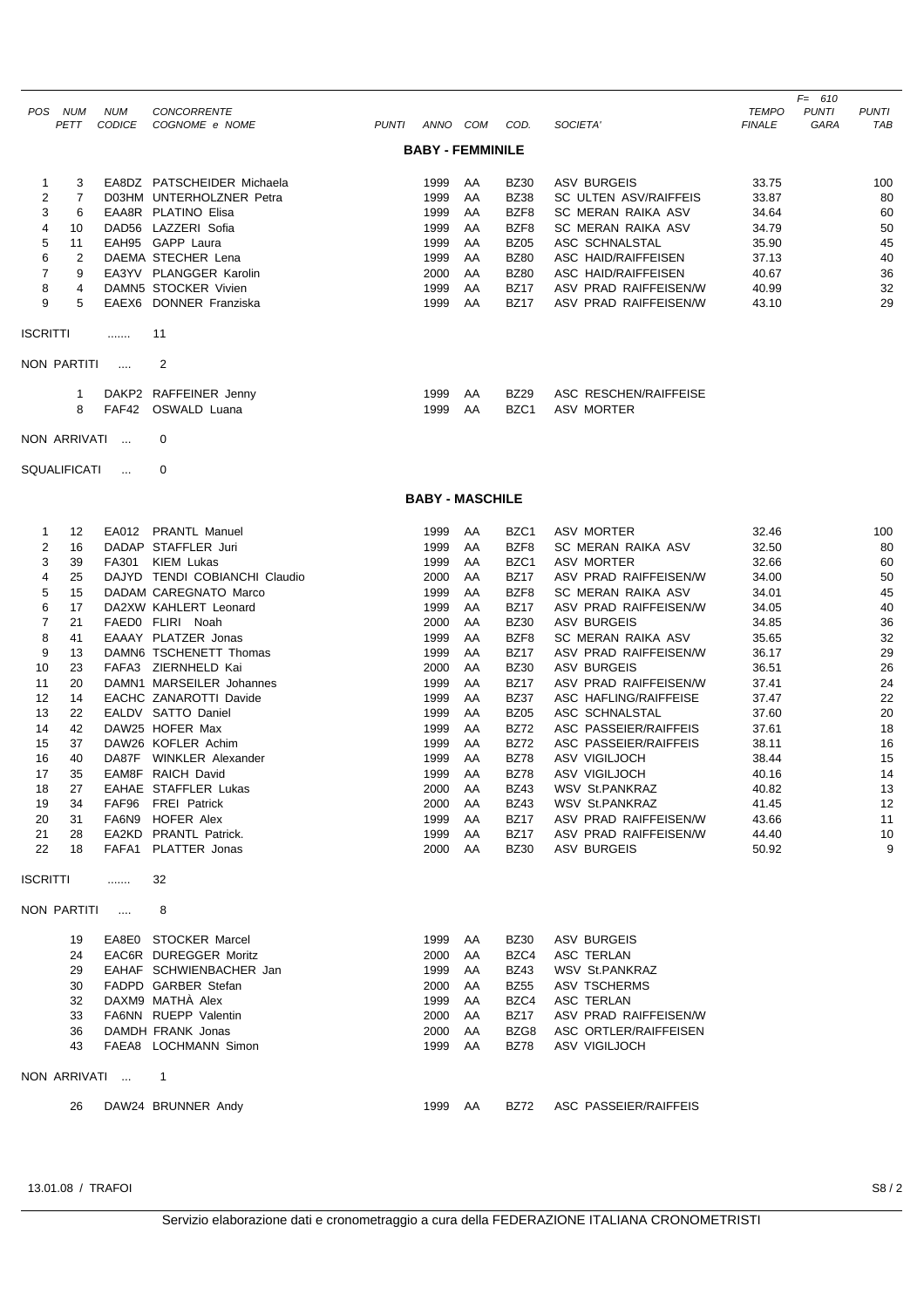|                     |           |                      |                                                          |              |                             |          |                            |                                                |                               | $F = 610$            |                     |
|---------------------|-----------|----------------------|----------------------------------------------------------|--------------|-----------------------------|----------|----------------------------|------------------------------------------------|-------------------------------|----------------------|---------------------|
| POS NUM             | PETT      | <b>NUM</b><br>CODICE | CONCORRENTE<br>COGNOME e NOME                            | <b>PUNTI</b> | ANNO COM                    |          | COD.                       | SOCIETA'                                       | <b>TEMPO</b><br><b>FINALE</b> | <b>PUNTI</b><br>GARA | <b>PUNTI</b><br>TAB |
| <b>SQUALIFICATI</b> |           | $\ddotsc$            | 1                                                        |              |                             |          |                            |                                                |                               |                      |                     |
|                     | 38        |                      | FAFTR SANIN Michele                                      |              | 2000                        | AA       | BZF8                       | SC MERAN RAIKA ASV                             | PORTA N. 24                   |                      |                     |
|                     |           |                      |                                                          |              | <b>CUCCIOLI - FEMMINILE</b> |          |                            |                                                |                               |                      |                     |
|                     |           |                      |                                                          |              |                             |          |                            |                                                |                               |                      |                     |
| 1<br>2              | 44<br>46  | A01LT                | 80CWM REINSTADLER Mara<br><b>BRUNNER Lara</b>            |              | 1997<br>1997                | AA<br>AA | BZG8<br><b>BZ72</b>        | ASC ORTLER/RAIFFEISEN<br>ASC PASSEIER/RAIFFEIS | 30.48<br>30.62                |                      | 100<br>80           |
| 3                   | 71        | A0038                | <b>TUMLER Natalie</b>                                    |              | 1997                        | AA       | <b>BZ05</b>                | ASC SCHNALSTAL                                 | 31.10                         |                      | 60                  |
| 4                   | 62        | 90411                | PFEIFER Maria                                            |              | 1997                        | AA       | BZG8                       | <b>ASC ORTLER/RAIFFEISEN</b>                   | 31.83                         |                      | 50                  |
| 5                   | 50        |                      | EAHET SPECHTENHAUSER Sonja                               |              | 1998                        | AA       | <b>BZ05</b>                | ASC SCHNALSTAL                                 | 32.81                         |                      | 45                  |
| 6                   | 51        |                      | A02XT FIEG Franziska                                     |              | 1997                        | AA       | BZF8                       | SC MERAN RAIKA ASV                             | 33.14                         |                      | 40                  |
| $\overline{7}$<br>8 | 52<br>45  |                      | EA8E1 FLIRI Sara<br>80CWN PFEIFER Barbara                |              | 1998<br>1997                | AA<br>AA | <b>BZ30</b><br>BZG8        | <b>ASV BURGEIS</b><br>ASC ORTLER/RAIFFEISEN    | 33.57<br>34.28                |                      | 36<br>32            |
| 9                   | 59        |                      | A00C9 GRUBER Katharina                                   |              | 1997                        | AA       | <b>BZ17</b>                | ASV PRAD RAIFFEISEN/W                          | 34.60                         |                      | 29                  |
| 10                  | 64        |                      | DALCK REICHEGGER Laura Maria                             |              | 1998                        | AA       | <b>BZ72</b>                | <b>ASC PASSEIER/RAIFFEIS</b>                   | 34.94                         |                      | 26                  |
| 11                  | 49        |                      | CAX9R SCHWALT Eva                                        |              | 1997                        | AA       | <b>BZ17</b>                | ASV PRAD RAIFFEISEN/W                          | 35.12                         |                      | 24                  |
| 12                  | 47        |                      | D03HF SCHWIENBACHER Lea                                  |              | 1998                        | AA       | <b>BZ38</b>                | <b>SC ULTEN ASV/RAIFFEIS</b>                   | 35.31                         |                      | 22                  |
| 13                  | 48        |                      | EA8E4 TOLARDO Sara                                       |              | 1998                        | AA       | <b>BZ30</b>                | <b>ASV BURGEIS</b>                             | 36.29                         |                      | 20                  |
| 14<br>15            | 65<br>66  |                      | EAM8K HILLEBRAND Vera<br>CAJ3H MALL Madea                |              | 1998<br>1998                | AA<br>AA | <b>BZ78</b><br><b>BZ29</b> | ASV VIGILJOCH<br>ASC RESCHEN/RAIFFEISE         | 36.51<br>36.55                |                      | 18<br>16            |
| 16                  | 72        |                      | FAF3W OSWALD Lorena                                      |              | 1997                        | AA       | BZC1                       | <b>ASV MORTER</b>                              | 37.32                         |                      | 15                  |
| 17                  | 68        |                      | DA2XM KLOTZ Melanie                                      |              | 1998                        | AA       | <b>BZ17</b>                | ASV PRAD RAIFFEISEN/W                          | 37.71                         |                      | 14                  |
| 18                  | 70        | 90405                | <b>SCHWIENBACHER Sara</b>                                |              | 1997                        | AA       | BZG8                       | ASC ORTLER/RAIFFEISEN                          | 37.81                         |                      | 13                  |
| 19                  | 53        |                      | <b>EAHEM SANTER Karin</b>                                |              | 1998                        | AA       | <b>BZ05</b>                | ASC SCHNALSTAL                                 | 38.79                         |                      | 12                  |
| 20                  | 54<br>61  |                      | DAD53 ALBER Magdalena<br>DARXE PATSCHEIDER Deborah       |              | 1998<br>1998                | AA<br>AA | BZF8<br><b>BZ80</b>        | SC MERAN RAIKA ASV<br>ASC HAID/RAIFFEISEN      | 39.46<br>40.27                |                      | 11                  |
| 21<br>22            | 63        | AAEZ0                | <b>WALLNOEFER Anna</b>                                   |              | 1998                        | AA       | BZG8                       | ASC ORTLER/RAIFFEISEN                          | 41.93                         |                      | 10<br>9             |
| 23                  | 60        | C04C5                | PLANGGER Anna                                            |              | 1998                        | AA       | <b>BZ29</b>                | ASC RESCHEN/RAIFFEISE                          | 42.20                         |                      | 8                   |
| ISCRITTI            |           | .                    | 29                                                       |              |                             |          |                            |                                                |                               |                      |                     |
|                     |           |                      |                                                          |              |                             |          |                            |                                                |                               |                      |                     |
| NON PARTITI         |           | $\cdots$             | 3                                                        |              |                             |          |                            |                                                |                               |                      |                     |
|                     | 56        |                      | EAC6N DUREGGER Greta                                     |              | 1998                        | AA       | BZC4                       | ASC TERLAN                                     |                               |                      |                     |
|                     | 58        |                      | E02D2 HOLZNER Leonie                                     |              | 1998                        | AA       | <b>BZ38</b>                | <b>SC ULTEN ASV/RAIFFEIS</b>                   |                               |                      |                     |
|                     | 67        |                      | DA2XL STECHER Stefanie                                   |              | 1997                        | AA       | <b>BZ17</b>                | ASV PRAD RAIFFEISEN/W                          |                               |                      |                     |
| NON ARRIVATI        |           | $\sim$               | 0                                                        |              |                             |          |                            |                                                |                               |                      |                     |
| SQUALIFICATI        |           | $\ddotsc$            | 3                                                        |              |                             |          |                            |                                                |                               |                      |                     |
|                     | 55        |                      | CAEVA ALBER Franziska                                    |              | 1998                        | AA       | <b>BZ37</b>                | ASC HAFLING/RAIFFEISE                          | PORTA N. 26                   |                      |                     |
|                     | 57        |                      | CAEV1 GLIRA Lisamarie                                    |              | 1997                        | AA       | <b>BZ72</b>                | ASC PASSEIER/RAIFFEIS                          | PORTA N.<br>6                 |                      |                     |
|                     | 69        |                      | DA1AH INNERHOFER Johanna                                 |              | 1997 AA                     |          | BZF8                       | SC MERAN RAIKA ASV                             | PORTA N. 30                   |                      |                     |
|                     |           |                      |                                                          |              | <b>CUCCIOLI - MASCHILE</b>  |          |                            |                                                |                               |                      |                     |
| 1                   | 81        |                      | DACHV TRIBUS Max                                         |              | 1998                        | AA       | BZF8                       | SC MERAN RAIKA ASV                             | 29.22                         |                      | 100                 |
| $\overline{2}$      | 84        |                      | CANJJ CHIZZALI Manuel                                    |              | 1997                        | AA       | BZF8                       | <b>SC MERAN RAIKA ASV</b>                      | 29.46                         |                      | 80                  |
| 3                   | 79        |                      | DAXH9 ALBER Roland                                       |              | 1997                        | AA       | BZ37                       | ASC HAFLING/RAIFFEISE                          | 30.47                         |                      | 60                  |
| 4                   | 75        |                      | A0037 OBERHOFER Jonas                                    |              | 1997                        | AA       | BZ05                       | ASC SCHNALSTAL                                 | 30.51                         |                      | 50                  |
| 5                   | 90        |                      | EA011 PRANTL Patrick                                     |              | 1997                        | AA       | BZC1                       | <b>ASV MORTER</b>                              | 31.54                         |                      | 45                  |
| 6<br>7              | 94<br>74  |                      | 9040X REINSTADLER Jonas<br>CAPZH KOENIGSRAINER Christian |              | 1997<br>1998                | AA<br>AA | BZG8<br>BZ72               | ASC ORTLER/RAIFFEISEN<br>ASC PASSEIER/RAIFFEIS | 31.60<br>31.62                |                      | 40                  |
| 8                   | 120       |                      | CA960 THEINER Marc                                       |              | 1998                        | AA       | BZC1                       | <b>ASV MORTER</b>                              | 31.75                         |                      | 36<br>32            |
| 9                   | 83        |                      | 80CVN THOENI Tobias                                      |              | 1997                        | AA       | BZG8                       | ASC ORTLER/RAIFFEISEN                          | 31.88                         |                      | 29                  |
| 10                  | 85        |                      | AAEVZ PUNT Lucas Manuel                                  |              | 1997                        | AA       | <b>BZ80</b>                | ASC HAID/RAIFFEISEN                            | 31.95                         |                      | 26                  |
| 11                  | 88        |                      | DAD58 LAZZERI Luca                                       |              | 1997                        | AA       | BZF8                       | SC MERAN RAIKA ASV                             | 32.19                         |                      | 24                  |
|                     | 77        |                      | DA6TJ TOLARDO Samuel                                     |              | 1997                        | AA       | <b>BZ30</b>                | <b>ASV BURGEIS</b>                             | 32.19                         |                      | 24                  |
| 13<br>14            | 78<br>91  |                      | DA6TH FABI Sebastian<br>FAECV MALGIARITTA Dario          |              | 1997<br>1998                | AA<br>AA | <b>BZ30</b><br>BZC1        | <b>ASV BURGEIS</b><br>ASV MORTER               | 32.44<br>32.64                |                      | 20<br>18            |
| 15                  | 99        |                      | CANWW PIXNER Timot Pahl                                  |              | 1997                        | AA       | <b>BZ55</b>                | ASV TSCHERMS                                   | 32.68                         |                      | 16                  |
| 16                  | 100       |                      | D03ME GRUBER FREI Christian                              |              | 1998                        | AA       | <b>BZ43</b>                | <b>WSV St.PANKRAZ</b>                          | 32.70                         |                      | 15                  |
| 17                  | 101       |                      | CAA69 WELLENZOHN Jonas                                   |              | 1997                        | AA       | BZ17                       | ASV PRAD RAIFFEISEN/W                          | 32.71                         |                      | 14                  |
| 18                  | 109       |                      | A029W TECINI Patrick                                     |              | 1997                        | AA       | BZC1                       | ASV MORTER                                     | 32.92                         |                      | 13                  |
| 19<br>20            | 82<br>123 |                      | CA963 JANSER Johannes<br><b>EAMER GRUBER Daniel</b>      |              | 1997<br>1997 AA             | AA       | BZC1<br><b>BZ43</b>        | <b>ASV MORTER</b><br><b>WSV St.PANKRAZ</b>     | 33.31<br>33.87                |                      | 12<br>11            |
|                     |           |                      |                                                          |              |                             |          |                            |                                                |                               |                      |                     |
|                     |           | 13.01.08 / TRAFOI    |                                                          |              |                             |          |                            |                                                |                               |                      | S8/3                |